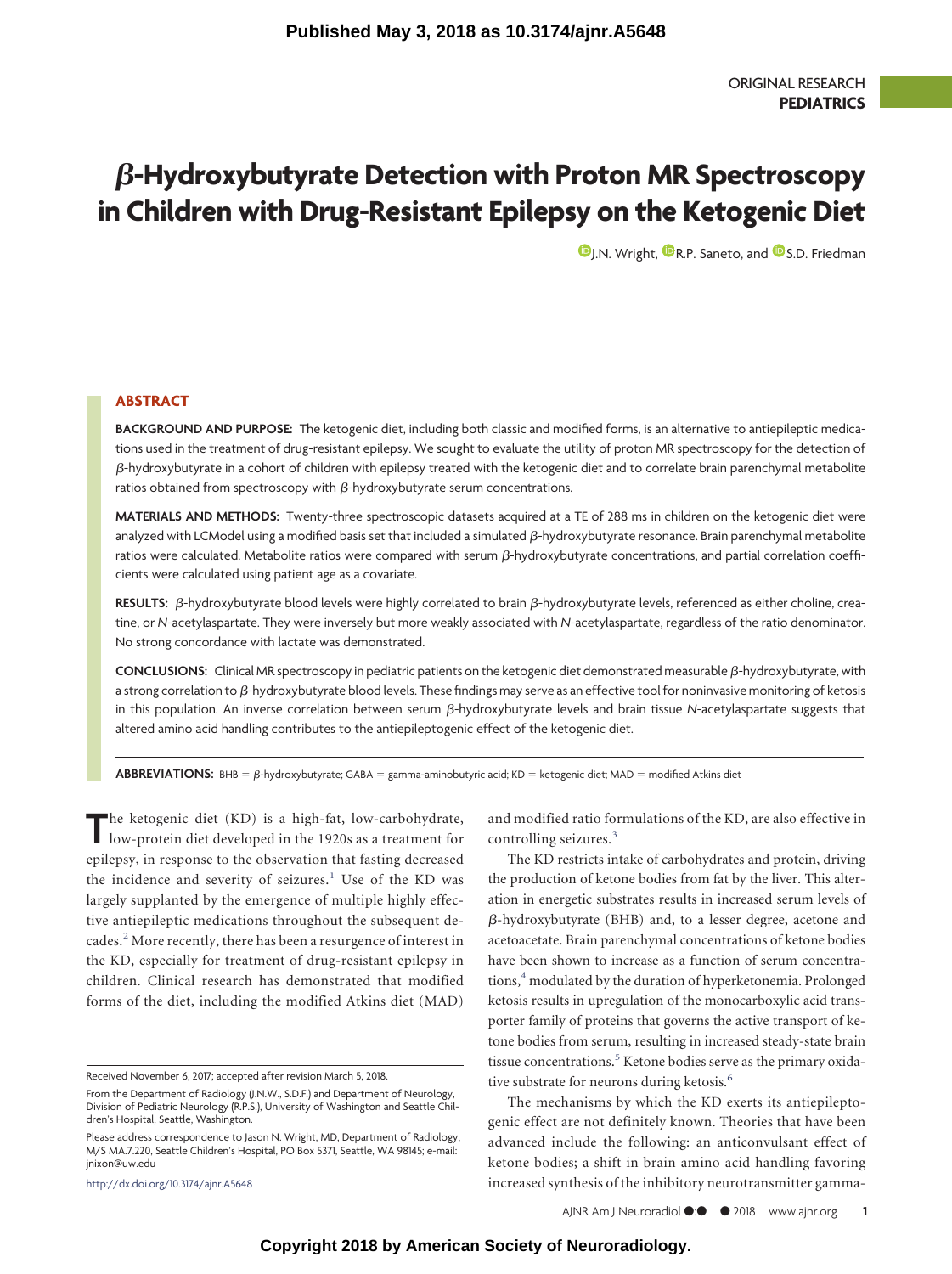<span id="page-1-0"></span>

**FIG 1.** Voxel-of-interest (inner  $8 \times 8$  matrix) and masked region  $7 \times 7$  matrix) that retained spectra based on SNR, NAA, and adequate Crame´r-Rao bounds. Across the brain (spectra labeled *A*–*F*, corresponding to labeled voxels in image at the upper right), 2 peaks comprising lactate and BHB are shown at 1.33 and 1.2 ppm, respectively, with lactate more prominent in voxels containing CSF in this patient with mitochondrial cytopathy. At the lower right, the composite spectrum from the masked region is shown, with the LCModel fit overlaid.

aminobutyric acid (GABA); a direct consequence of glucose restriction; or an effect mediated by altered polyunsaturated fatty acid metabolism.<sup>[7](#page-4-6)</sup> Whatever the mechanism, steady-state blood levels of BHB have been shown to correlate with the degree of seizure control.<sup>[8](#page-4-7)</sup>

Proton MR spectroscopy (<sup>1</sup>H-MR spectroscopy) is a clinically available imaging technique by which tissue concentrations of metabolites can be noninvasively evaluated. Anecdotally, we have observed a resonance near 1.2 ppm on long-TE (288 ms) spectra in patients treated with the KD, tentatively attributed to BHB. There have been rare anecdotal reports of BHB detection by <sup>1</sup>H-MR spectroscopy in the brain parenchyma of children treated with the KD,  $^{9,10}$  $^{9,10}$  $^{9,10}$  with only 4 patients reported to date. We sought to evaluate the utility of <sup>1</sup>H-MR spectroscopy for the routine detection of BHB in a cohort of children treated with the KD for drug-resistant epilepsy and to correlate <sup>1</sup>H-MR spectroscopy metabolite ratios with BHB serum concentrations.

### **MATERIALS AND METHODS**

Following institutional review board approval, we retrospectively identified 247 patients treated with the classic KD, a modifiedratio KD, or the MAD at our institution between 2006 and 2014. The classic KD used a ratio of 4:1, indicating a target dietary intake of 4 g of fat per gram of combined carbohydrate and protein. Patients were shifted to a modified-ratio formulation of the KD depending on clinical course and seizure response. The MAD, which limits carbohydrate intake to a maximum of 20 g per day, was used in some patients to increase tolerability and compliance.

Of the 247 patients, 38 underwent  $\geq 1$  <sup>1</sup>H-MR spectroscopy during their treatment, for a total of 49 MR spectroscopy datasets. Clinical data on patient age, epilepsy and seizure type, diet type, medications, serum BHB concentration, and lag in days between blood testing and MR spectroscopy were recorded after retrospective chart review.

Data were further reduced to 23 spectra from 18 total patients in whom the lag between blood BHB sampling and MR spectroscopy was 30 days. Medication histories were screened to exclude medications—including phenytoin and phenobarbital, known to contain propylene glycol or 1,2-propanediol—that generate a doublet resonance on <sup>1</sup>H-MR spectroscopy at 1.1 ppm, which could potentially confound results.

MR spectroscopy data were acquired axially for all subjects on a 3T Trio magnet (Siemens, Erlangen, Germany) with a multivoxel point-resolved spectroscopy sequence acquisition centered on the basal ganglia (16  $\times$  16 matrix with a VOI of 8  $\times$  8, TE =  $288$ , TR = 1700, slice thickness = 15 mm, NEX = 2, time of acquisition = 5 minutes 16 seconds). Slab location was assigned in a standardized fashion per our clinical MR spectroscopy protocol, with generally equivalent anatomic sampling across patients (see [Fig 1](#page-1-0) for a sample slab position). Twenty-two of 23 MR spectroscopy examinations were performed with sedation, using either nitrous oxide/sevoflurane or propofol for induction and sevoflurane or propofol for maintenance.

Data were processed using LCModel (Version 6.3; http:// www.lcmodel.com/) to generate phase and frequency cor-rected spectra.<sup>[11](#page-4-10)</sup> Spectral arrays were masked to exclude the outer row within the VOI, as well as any individual spectrum having *N*-acetylaspartate signal Cramér-Rao lower bounds of  $\geq$ 15, a typical criterion for spectral quality. The remaining voxels were summed to create a single composite spectrum for each subject.

The composite spectra were reprocessed in LCModel with the addition of a simulated doublet centered at 1.2 ppm, correspond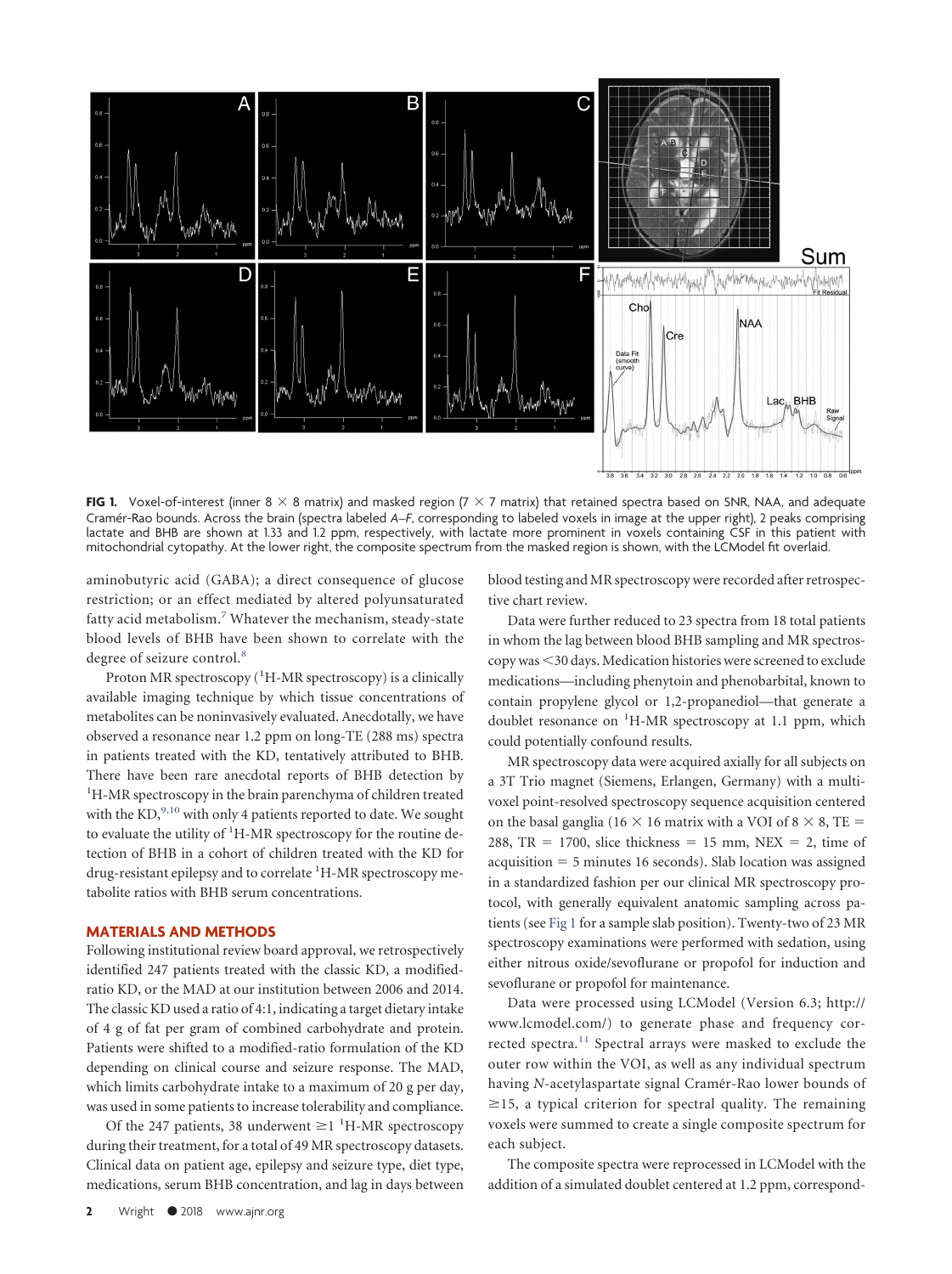ing to the dominant BHB resonance produced by its methyl group  $(-CH<sub>3</sub>)$  (see [Fig 1](#page-1-0) for a sample fitted summed spectrum). The additional low-amplitude multiplet resonances of BHB at 2.3–2.4 ppm and 4.1 ppm were not modeled.

Results were expressed as a ratio of tissue BHB concentration to commonly assessed brain metabolite concentrations, including NAA, creatine/phosphocreatine (Cr), choline-containing compounds (Cho), and lactate. Derived metabolite ratios were correlated to serum BHB concentrations, corrected for age in months at the time of MR spectroscopy acquisition.

Analyses were also performed on 3 exploratory datasets (one with a restricted sampling lag threshold of 14 days  $[n = 13]$ , a second with an extended sampling lag threshold of 120 days  $[n = 1]$ 31], and a third including all examinations regardless of sampling lag  $[n = 49]$ ) to estimate the effect of sampling lag on the strength of correlations.

# *Statistical Analysis*

Descriptive analyses were performed for all variables, with age at MR spectroscopy in months covaried for parametric Spearman correlations. Significance was set at  $P < .05$ , with the primary time point of interest being a lag of  $\leq$  30 days. Other lag intervals were analyzed to explore the strength of the correlation, with reported values not corrected for multiple comparisons and/or autocorrelation owing to overlapping samples with decreasing lags. Analyses were performed in SPSS 19 (IBM, Armonk, New York).

#### **RESULTS**

Clinical data for the 18 included patients are summarized in [Table 1.](#page-2-0) Nineteen datasets were obtained from patients on the KD, and 4 were from patients treated with the MAD. Mean blood serum BHB concentrations were  $35.2 \pm 25.9$  mg/dL (range, 0.2–81.3 mg/dL). The mean lag time between blood sampling and MR spectroscopy was

<span id="page-2-0"></span>

|                           | Table 1: Patient clinical data including underlying epilepsy syndrome, seizure type, and |  |
|---------------------------|------------------------------------------------------------------------------------------|--|
| antiepileptic medications |                                                                                          |  |

| <b>Patient</b>          | Age (yr)        | Epilepsy Syndrome <sup>21-23</sup> | <b>Seizure Type</b> | <b>Medications</b> |
|-------------------------|-----------------|------------------------------------|---------------------|--------------------|
| 1                       |                 | EE (Unclassified)                  | т                   | LEV                |
| $\overline{2}$          | $\overline{2}$  | Metabolic (Mito)                   | TS                  | ZNS/LTG/LEV        |
| $\overline{2}$          | 7               | Metabolic (Mito)                   | TS/GTC              | ZNS/LTG/LEV/RFM    |
| $\overline{2}$          | 8               | Metabolic (Mito)                   | TS/MY/GTC           | ZNS/LTG/LEV/RFM    |
| 3                       | 9               | <b>MAE</b>                         | MY/AT/GTC           | VPA/CLB/RFM        |
| $\overline{4}$          | 7               | Metabolic (Mito)                   | MY/RFL              | <b>TPM</b>         |
| $\overline{4}$          | 10 <sup>°</sup> | Metabolic (Mito)                   | MY/RFL              | TPM/ZNS            |
| 5                       | 7               | EE (MCD)                           | T/AT/TS             | VGB/LTG            |
| 6                       | 2               | Structural (MCD)                   | Focal               | ZNS/TPM            |
| 7                       |                 | Structural (Aicardi)               | ES                  | <b>VGB</b>         |
| 8                       | 6               | Genetic (SCNIA)                    | MY/AT               | LEV/ETX/CLN        |
| 9                       | 6               | Metabolic (Mito)                   | MY/AT               | LEV/LTG/ETX/CLN    |
| 10                      | 6               | <b>MAE</b>                         | T/MY/TS             | <b>LTG</b>         |
| $\overline{\mathbf{1}}$ | 0.5             | Genetic (ATPIA3)                   | Focal/SE            | LEV                |
| $\mathbb{1}$            | 1               | Genetic (ATPIA3)                   | SUB/MY              | LTG/CLB            |
| 12                      | 6               | EE (unclassified)                  | AT/T/GTC            | <b>CLB</b>         |
| 13                      |                 | EE (unclassified)                  | ES                  | VGB                |
| 14                      | 2               | Metabolic (Mito)                   | <b>ES</b>           | <b>TPM</b>         |
| 15                      | 4               | EE (LGS)                           | AT/T/AA             | LTG/LEV/ZNS        |
| 16                      |                 | EE (Unclassified)                  | ES                  | ZNS/LEV            |
| 17                      | 5               | Genetic (DEAF 1)                   | T/AT/GTC            | LEV                |
| 18                      |                 | Metabolic (Mito)                   | ES                  | <b>ZNS</b>         |

**Note:**—"Epilepsy Syndrome": EE indicates epileptic encephalopathy; Mito, primary mitochondrial disease; MAE, myoclonic astatic epilepsy; MCD, malformation of cortical development; LGS, Lennox-Gastaut Syndrome; "Seizure Type": T, tonic; TS, tonic spasms; GTC, generalized tonic-clonic; MY, myoclonic; AT, atonic; RFL, reflexive seizure; ES, epileptic spasms; SE, status epilepticus; AA, atypical absence; SUB, subclinical seizures; "Medications": LEV, levetiracetam; ZNS, zonisamide; LTG, lamotrigine; RFM, rufinamide; CLB, clobazam; TPM, topiramate; VGB, vigabatrin; ETX, ethosuximide; CLN, clonazepam; VPA, valproic acid.

11.1  $\pm$  9.7 days (range, 0–28 days).

Included spectra  $(n = 23)$  were acquired at a mean patient age of 54.0  $\pm$ 37.3 months (range, 1–129 months). In terms of spectral fit parameters, the mean SNR was  $25.7 \pm 6.3$  (range, 12– 36), and the mean full width at half maximum was  $0.04 \pm 0.01$  (range, 0.02– 0.06), with mean NAA Cramér-Rao lower bounds of  $1.9 \pm 0.6$  (range, 1–3).

Using age as a covariate, we calculated correlation coefficients between blood levels and brain metabolites. They are reported in [Table 2.](#page-2-1) BHB blood levels were strongly correlated to brain BHB levels (calculated correlation coefficient for blood BHB–BHB/NAA was  $R = 0.81$  with  $P \leq .001$ ; calculated correlation coefficient for blood BHB– BHB/Cr was  $R = 0.80$  with  $P < .001$ ) and inversely but more weakly related to NAA levels, regardless of the ratio denominator (calculated correlation coefficient for blood BHB–NAA/Cr was  $R =$  $-0.55$  with  $P < .01$ ; calculated correlation coefficient for blood BHB–NAA-Cho was  $R = -.44$  with  $P < .04$ ). No

<span id="page-2-1"></span>

| Table 2: Partial correlations of blood BHB concentration (mg/dL) and brain metabolite ratios derived from <sup>1</sup> H-MRS, using patient age in |  |
|----------------------------------------------------------------------------------------------------------------------------------------------------|--|
| months as a covariate                                                                                                                              |  |

| Group                            | BHB/Cr | BHB/Cho | <b>BHB/NAA</b> | <b>BHB/Lac</b> | Cho/Cr  | NAA/Cr  | NAA/Cho | Lac/NAA | Lac/Cr |
|----------------------------------|--------|---------|----------------|----------------|---------|---------|---------|---------|--------|
| Lag $\leq$ 14 d ( <i>n</i> = 13) |        |         |                |                |         |         |         |         |        |
| R                                | .871   | .898    | .886           | .507           | $-.287$ | $-.645$ | $-.540$ | .376    | .253   |
| Significance                     | .000   | .000    | .000           | .092           | .367    | .024    | .070    | .228    | .428   |
| Lag $\leq$ 30 d ( <i>n</i> = 23) |        |         |                |                |         |         |         |         |        |
| R                                | .803   | .814    | .807           | .538           | $-.165$ | $-.553$ | $-.443$ | .421    | .334   |
| Significance                     | .000   | .000    | .000           | .010           | .463    | .008    | .039    | .051    | .128   |
| Lag $\leq 120$ d ( $n = 31$ )    |        |         |                |                |         |         |         |         |        |
| R                                | .790   | .802    | .781           | .484           | $-.312$ | $-.658$ | $-.515$ | .523    | .423   |
| Significance                     | .000   | .000    | .000           | .008           | .099    | .000    | .004    | .004    | .022   |
| All $(N = 49)$                   |        |         |                |                |         |         |         |         |        |
| R                                | .579   | .588    | 584.           | .393           | $-.170$ | $-.387$ | $-.312$ | .290    | .162   |
| Significance                     | .000   | .000    | .000           | .006           | .254    | .007    | .033    | .048    | .278   |

**Note:**—Lac indicates lactate.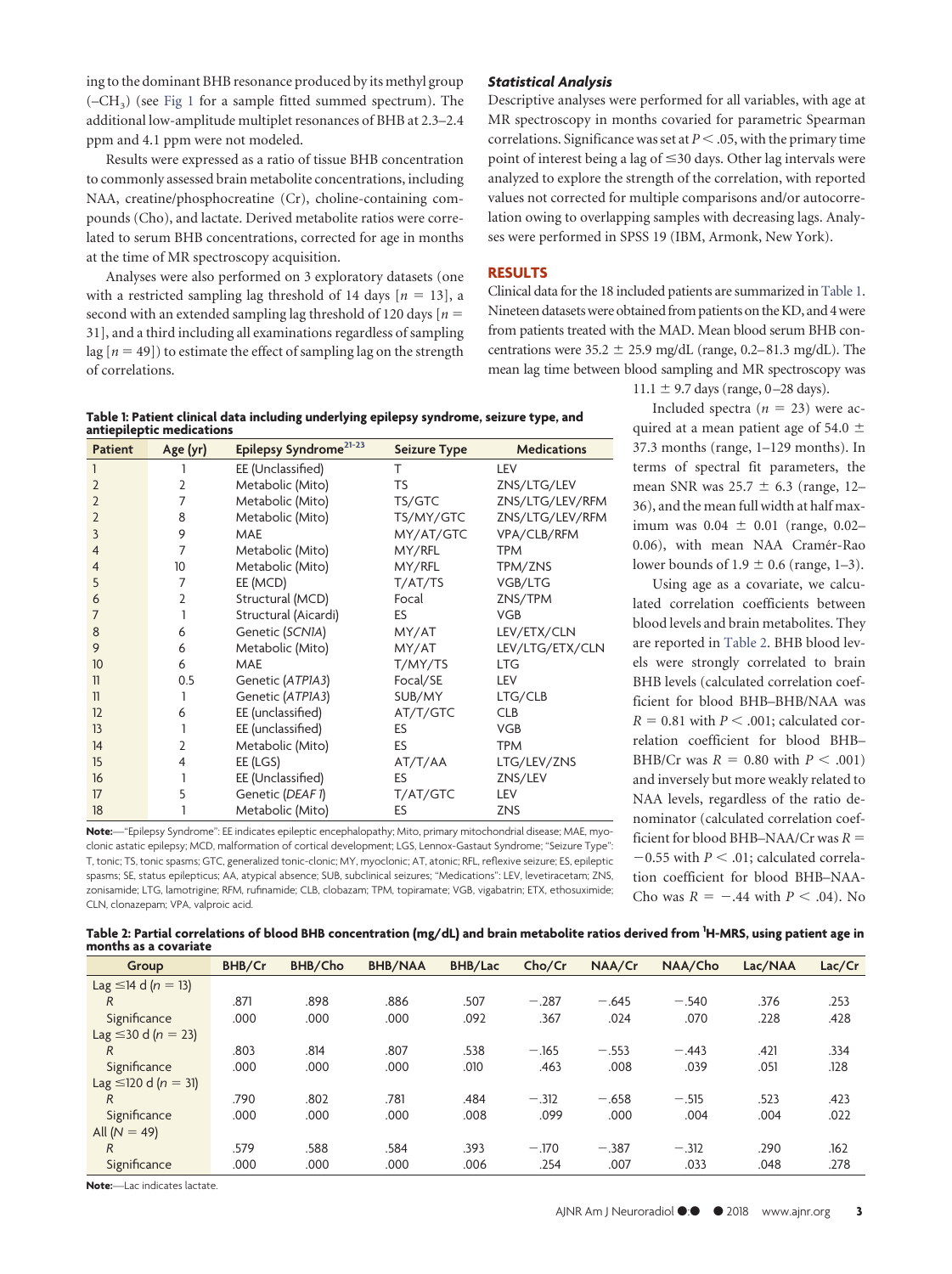<span id="page-3-0"></span>

**FIG 2.** Scatterplot of blood serum BHB concentrations (milligrams/deciliter) versus brain BHB/ NAA and BHB/Cr ratios demonstrates the strong associations between measures.

strong concordance with lactate was demonstrated. BHB/NAA and BHB/Cr plots versus blood BHB concentration for individual examinations are shown in [Fig 2.](#page-3-0)

Results were calculated for the exploratory datasets, also reported in [Table 2.](#page-2-1) For the dataset with a threshold lag of 14 days, the calculated correlation coefficient for blood BHB–BHB/NAA was  $R = 0.89$  with  $P < .001$ . For the dataset with a threshold lag of 120 days, the calculated correlation coefficient for blood BHB– BHB/NAA was  $R = 0.781$  with  $P < .001$ . When the entire cohort was included, blood BHB–BHB/NAA demonstrated an  $R = 0.584$ with  $P < .001$ .

#### **DISCUSSION**

Prior reports have demonstrated ketone bodies by <sup>1</sup>H-MR spectroscopy in small numbers of mainly adult patients during prolonged fasting, $4,12$  $4,12$  diabetes, $13,14$  $13,14$  and BHB supplementation<sup>15</sup> and in patients treated with the KD.<sup>9,10,12,16,17</sup> To date, elevated BHB levels have been anecdotally reported in a only 4 children using <sup>1</sup>H-MR spectroscopy.<sup>9,[10](#page-4-9)</sup> In our cohort, we demonstrated routine detection of BHB in pediatric patients treated with the KD or a modified KD using long-TE multivoxel <sup>1</sup>H-MR spectroscopy performed at 3T.

High concordance between steady-state brain parenchymal BHB ratios and serum BHB levels was observed using a lag threshold between blood sampling and MR spectroscopy of 30 days [\(Fig](#page-3-0) [2\)](#page-3-0). The strength of this correlation progressively increased as the lag threshold between blood BHB sampling and MR spectroscopy decreased, suggesting that the concordance reflects a true physiologic relationship. Results persisted when the lag threshold increased to 120 days, with a similar but weaker relationship demonstrated when the entire cohort was included, implying that BHB ratios are relatively stable with time in patients on the KD. These findings suggest that <sup>1</sup>H-MR spectroscopy might be an effective tool for noninvasive monitoring of ketosis in children on the KD, particularly when performed in conjunction with routine follow-up MR imaging.

In our cohort, seizure response dictated varying ratios of fat to carbohydrates and protein on the KD. Some patients required the MAD for compliance or tolerability concerns. The specific formulation of the diet did not appear to alter the correlation of brain

BHB ratios to serum BHB levels, though we had a relative paucity of children on the MAD. That the specific diet type did not appear to alter the observed correlation suggests that brain BHB levels may be correlated with serum BHB concentrations independent of the dietary mechanism used to achieve ketosis, be it increased fat ratio or carbohydrate restriction. Further evaluation of a cohort with larger subgroups of diet type would be useful to confirm this observation.

We demonstrated an inverse relationship between blood levels of BHB and brain NAA ratios, independent of patient age. This is in contrast to a prior animal study in rats with diabetic ketoacidosis, which found no significant dif-

ference in NAA/Cr ratios between study and control animals using <sup>1</sup>H-MR spectroscopy performed at 7T with a TE of 132 ms.<sup>18</sup> Our finding may reflect in vivo changes in amino acid handling that occur with prolonged ketosis in the  $KD<sup>7,19</sup>$  $KD<sup>7,19</sup>$  $KD<sup>7,19</sup>$  Increased acetylcoenzyme A as a by-product of ketone body metabolism in the brain drives increased tricarboxylic acid cycling, resulting in increased conversion of cytosolic aspartate to glutamate. Aspartate serves as the precursor molecule for NAA, while glutamate is converted to the inhibitory neurotransmitter GABA. Thus, the observed decrease in NAA may serve as a marker for an increase in GABA production, one of the proposed mechanisms of seizure control in the KD. Further studies using an MR spectroscopy acquisition specifically tailored to interrogate brain GABA concentrations would be instructive, with specific evaluation of the relationship between serum BHB concentrations and both brain GABA ratios and the degree of seizure control.

Consistent with past studies using infusion samples, lactate ratios did not show significant correlation to BHB serum levels[.4](#page-4-3) This finding has the caveat that anything other than elevated lactate exists near the noise floor, which can preclude accurate association assessment. In 5/18 patients, mitochondrial cytopathy was the etiology of their drug-resistant epilepsy, contributing further uncertainty to ascribing lactate levels to dietary effects.

Of note, the <sup>1</sup>H-MR spectroscopy spectra included in our analyses were acquired with a TE of 288 ms, optimized for the detection of lactate. J-coupling for BHB is 6.3 Hz, suggesting that TEs of 160 ms (1/J) or 320 ms (2/J) would be more appropriate for optimization of BHB detection.<sup>10</sup> Furthermore, this TE selection limits the evaluation of additional ketosis-related metabolites, including acetone and acetoacetate. Both metabolites have generally lower brain concentrations<sup>4</sup> and shorter T2 relaxation times<sup>10</sup> than BHB. Future work including short-echo data would be helpful to assess these metabolites.

An additional limitation of our methodology was inclusion of gray and white matter and CSF within the VOI. Tissue segmentation was not attempted, and the differential contributions of different tissue types to the composite spectra were not quantified. The presence of visually identifiable BHB peaks in parenchymal voxels suggests that the ketogenic diet metabolites are broadly